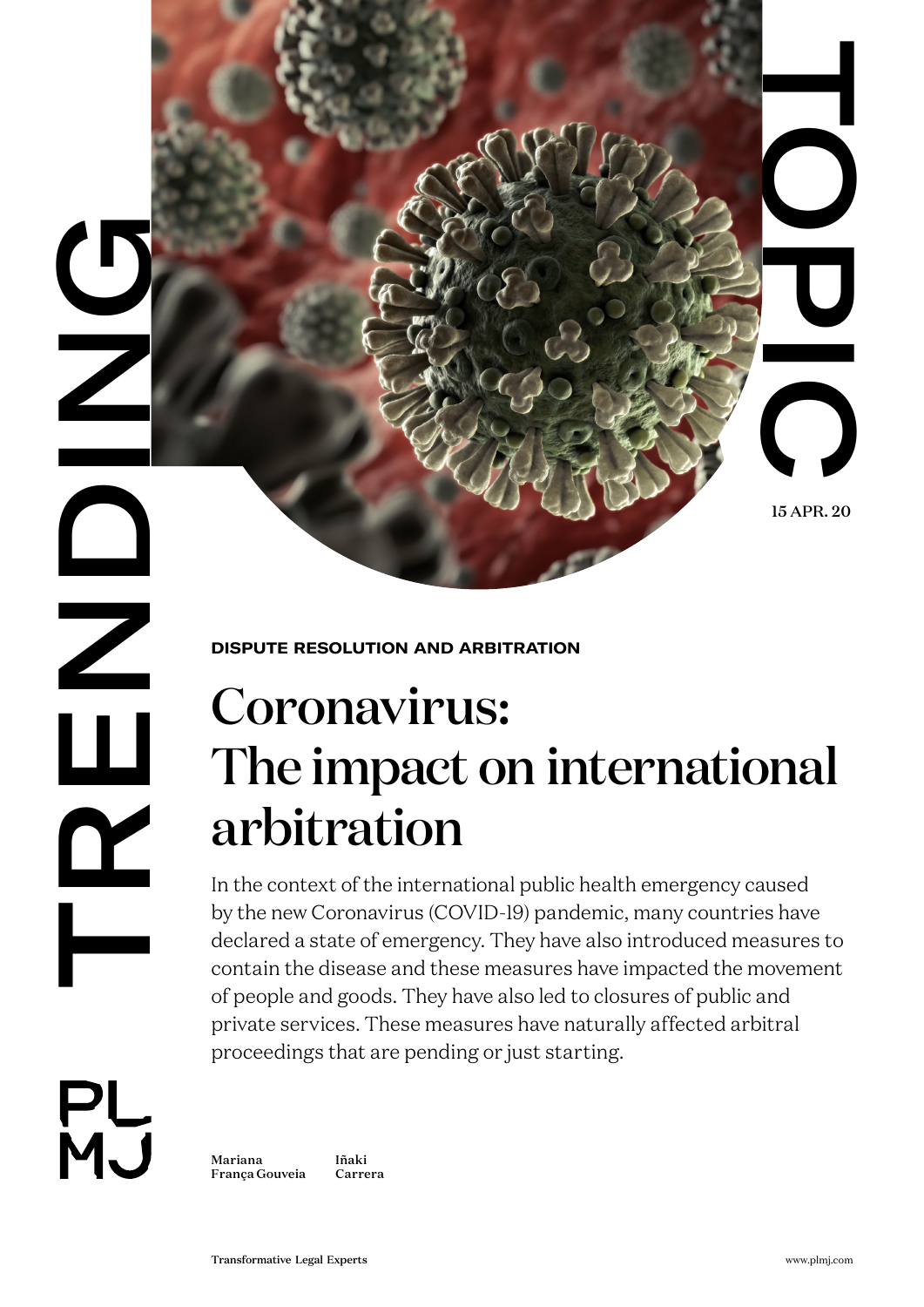"International arbitrations, with connections to more than one country where measures have been introduced to contain the spread of the Coronavirus, are facing a range of problems that need to be mitigated."

In the context of the international public health emergency caused by the new Coronavirus (COVID-19) pandemic, many countries have declared a state of emergency. They have also introduced measures to contain the disease and these measures have impacted the movement of people and goods. They have also led to closures of public and private services. These measures have naturally affected arbitral proceedings that

International arbitrations with connections to more than one country are facing problems that must be mitigated. To this end, the countries, arbitration institutions, arbitral tribunals, and lawyers have created a range of mechanisms.

are pending or just starting

One possible measure is the suspension of procedural time limits during the state of emergency and procedural acts have been postponed (Chapter A).

Another measure is the use of electronic means to do procedural acts and, in this respect, various arbitration institutions have played an important role in supporting the parties and the arbitral tribunals (Chapter B).

### **Suspension of procedural time limits**

Procedural time limits can be suspended by legislation or by agreement between the parties. With respect to suspension by legislation, the applicable law will, in most cases, be that of the country of the seat of the arbitration.

#### Legislative suspension of procedural time limits

Faced with the various containment measures, many countries have suspended the time limits applicable to judicial procedures. This is the case of Portugal,<sup>1</sup> Spain,<sup>2</sup> Mexico,<sup>3</sup> Chile,<sup>4</sup> Ireland,<sup>5</sup> Italy,<sup>6</sup> the United Kingdom,<sup>7</sup> Canada,<sup>8</sup> and Luxembourg,<sup>9</sup> among others.

In Switzerland, the Federal Council has brought forward the court holidays, making them longer. This measure also suspends certain procedural time limits (applicable to civil and administrative cases).10



<sup>1</sup> Article 7(1) of Law 1-A/2020 of 19 March 2020, as amended by Law 4-A/2020 of 6 April.

<sup>2</sup> Royal Decree 463/2020 of 14 March 2020, second additional provision.

<sup>3</sup> [https://www.cjf.gob.mx/resources/AcuerdoGeneral\\_4-2020-V2.pdf](https://www.cjf.gob.mx/resources/AcuerdoGeneral_4-2020-V2.pdf)

<sup>4</sup> <https://www.leychile.cl/Navegar?idNorma=1144003>

<sup>5</sup> Article 5 of Resolution 313 of 19 March 2020 of the National Council of Justice

<sup>6</sup> Decree-Law 18, 17 March 2020, article 83(20).

<sup>7</sup> Practice Direction 51Z- Possession Proceedings Stay - Coronavirus - applicable to possession claims and enforcement; Practice Direction 51ZA - Extension of Time Limits and Clarification of Practice Direction 51Y - Coronavirus - provides that the parties can agree to extend time limits and provides guidance to the courts.

<sup>8</sup> In the province of Ontario: Ontario Regulation made under the Emergency Management and Civil Protection Act – Order Under Subsection 7.1(2) of the Act. It covers the Ontario Arbitration Act and suspends time limits in arbitration proceedings in the province - [https://www.osler.com/en/blogs/risk/march-2020/adapting-litigation-rules-to-covid-19-suspension-of-limitation](https://www.osler.com/en/blogs/risk/march-2020/adapting-litigation-rules-to-covid-19-suspension-of-limitation-periods-and-deadlines-and-other-temp)[periods-and-deadlines-and-other-temp.](https://www.osler.com/en/blogs/risk/march-2020/adapting-litigation-rules-to-covid-19-suspension-of-limitation-periods-and-deadlines-and-other-temp)

<sup>9</sup> Grand-Ducal Regulation of 25 March 2020.

<sup>10</sup> [https://www.admin.ch/gov/fr/accueil/documentation/communiques.msg-id-78502.html.](https://www.admin.ch/gov/fr/accueil/documentation/communiques.msg-id-78502.html)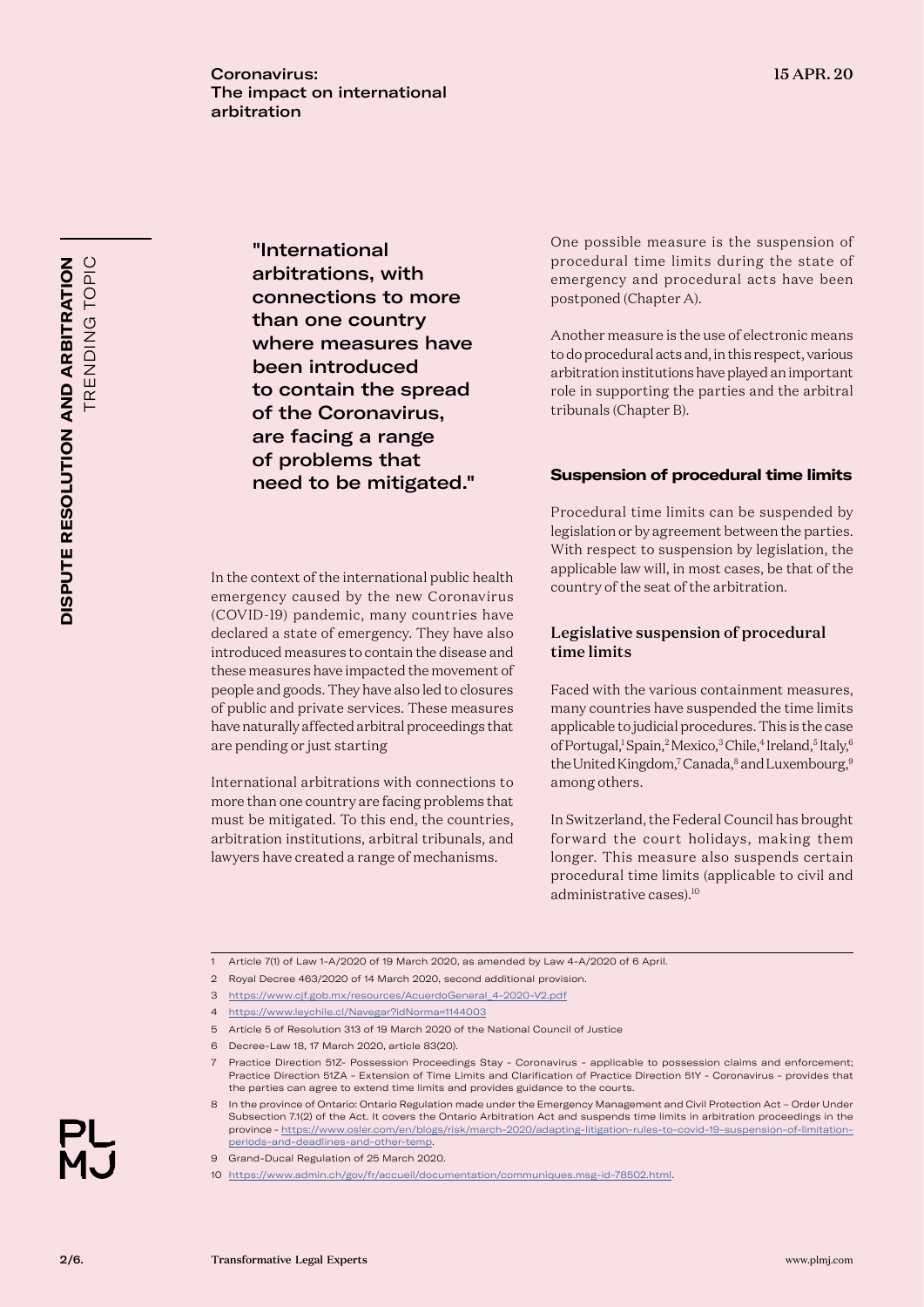TRENDING TOPIC **DISPUTE RESOLUTION AND ARBITRATION TRENDING TOPIC DISPUTE RESOLUTION AND ARBITRATION**

"One way to mitigate them is for procedural time limits to be suspended by legislation or by agreement between the parties."

In contrast, China, a country that was initially more affected by this virus, has not introduced specific legislation. This is because, under article 150 of the Chines Code of Civil Procedure<sup>11</sup>, the parties can invoke *force majeure* or other circumstances to apply for the suspension of procedural time limits (except when the acts can already be done online).

However, it is important to emphasise that the suspensions of procedural time limits in state courts do not, in themselves, affect the procedural time limits in arbitration proceedings. Therefore, certain jurisdictions have created specific legislation to the effect, as is the case of Portugal.

Arbitrations with their seat in Portugal are now suspended under article 7 of Law 1-A/2020 of 19 March, as amended by Law 4-A/2020 of 6 April. This article establishes that "*without prejudice to the provisions of the following paragraphs, all time limits to do procedural acts that must be done in cases pending before judicial, administrative and tax courts, the Constitutional Court, the Court of Auditors and other jurisdictional bodies, arbitral tribunals, the Public Prosecution Service, justices of the peace, alternative dispute resolution bodies and enforcement bodies, are suspended until the end of the exceptional situation to prevent, contain, mitigate and treat the epidemiological infection by SARS-CoV-2 and the disease COVID-19, to be decreed in accordance with the following number.*"

However, this suspension is at the discretion of the parties. Therefore, those involved in the arbitration proceedings can (i) maintain the original procedural calendars, (ii) agree to extend time limits without the need for suspension, or (iii) suspend the proceedings. As established in article 7(5)(a): "*The provisions of number 1 do not preclude: Continuing with proceedings and doing acts either in person or remotely when all parties believe they are in a position to deal with these things using the IT platforms that make it possible to do them electronically, or by distance communication, including teleconferencing, video calls or equivalent*".

#### Suspension of procedural time limits by agreement

If the law does not suspend the time limits, the parties can always agree to suspend the arbitration proceedings, but if the arbitral tribunal has already been constituted, any such agreement will require its consent.

Some tribunals and arbitral institutions, such as the Corte Española de Arbitraje<sup>12</sup> and the Camera Arbitrale di Milano<sup>13</sup>, have already taken the initiative to suspend procedural time limits. They are still doing the minimum procedural acts, but always electronically and never in person.

#### **Use of electronic means to do procedural acts**

In situations where the procedural time limits have not been suspended, it will be necessary to find alternatives. As a result, most arbitral institutions have created mechanisms to ensure that arbitral proceedings continue as normally as possible:



11 Translation proposed by the CICC - "A*n action shall be suspended in any of the following circumstances: (…) 4. one of the parties is unable to participate in the action due to an event of force majeure; 6. other circumstances require the suspension of proceedings*" -<http://cicc.court.gov.cn/html/1/219/199/200/644.html>

13 <https://www.camera-arbitrale.it/it/index.php>

<sup>12</sup> <http://www.cearbitraje.com/index.html>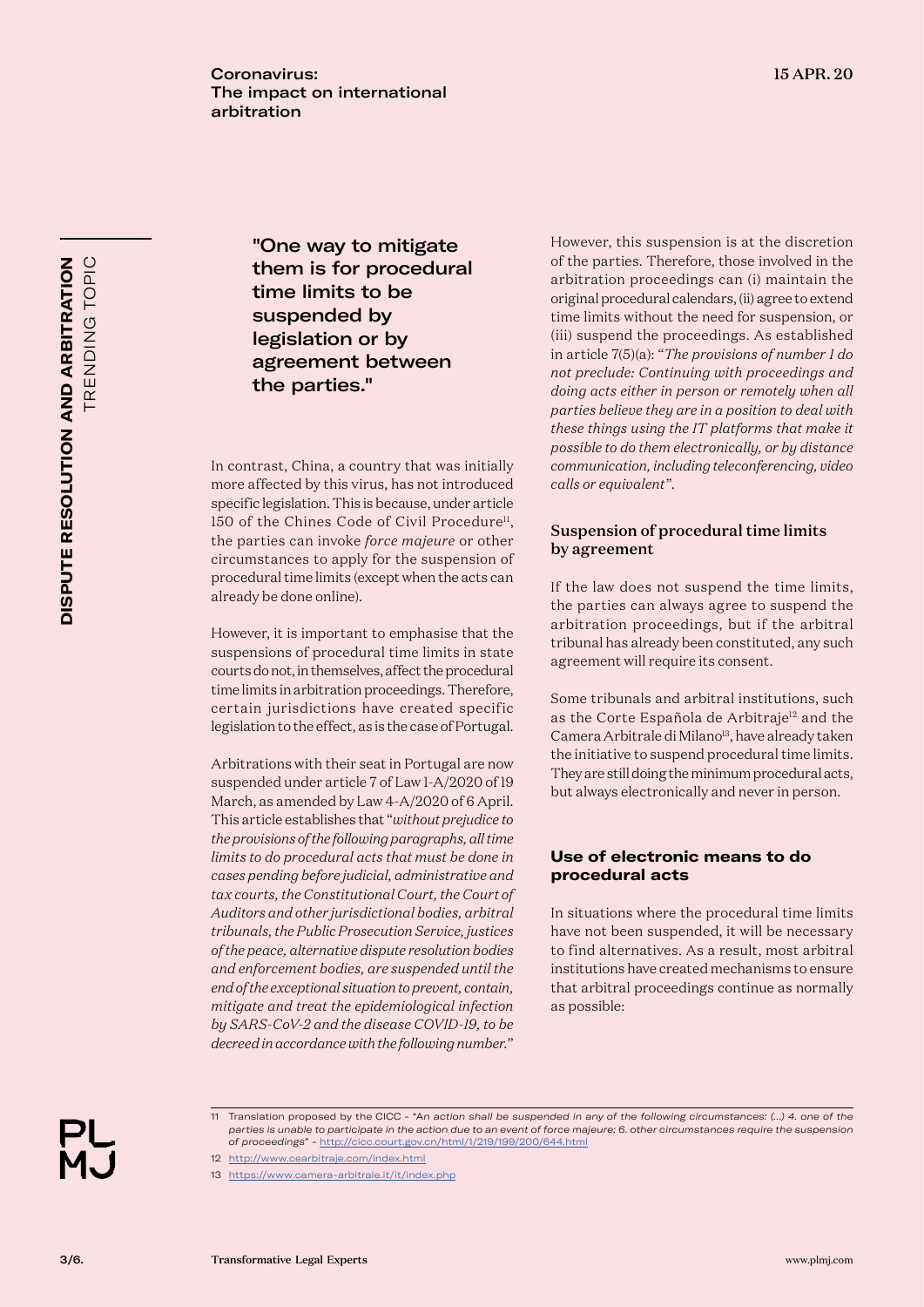- The ICC International Court of Arbitration ("ICC"): has created a team to respond to the outbreak of COVID-19 and revise its operations in accordance with the advice of the various authorities. It has published a communiqué in which encourages parties and tribunals to assess the development of the pandemic and consider its impact on pending cases. On 9 April, it issued a comprehensive guide with possible measures to mitigate the effects of COVID-19 on ICC arbitrations;<sup>14</sup>
- The London Court of International Arbitration ("LCIA"): this body recommends the adoption of a set of measures for opening of new cases and dealing with pending cases, in particular, the use its virtual platform or email to file applications;<sup>15</sup>
- The Hong Kong International Arbitration Centre ("HKIAC"): its case administration team remains fully operational and most of its members are working remotely. The HKIAC is now accepting the submission of documents by email and other electronic means, in accordance with the applicable rules. As regards the hearings, the HKIAC has started to recommend and offer its users a wide range of services for virtual hearings. The centre's facilities remain operational to host meetings and hearings, with the restrictions on access by visitors and with strict sanitary measures;<sup>16</sup>
- The American Arbitration Association ("AAA") and its international arm, the International Center for Dispute Resolution ("ICDR"): is active and operational. However, no hearings will be held at its premises until at least until 1 June 2020.

"In situations where the procedural time limits have not been suspended, it will be necessary to find alternatives, for example, the use of electronic means."

- The parties and arbitrators will be contacted to discuss alternative for holding hearings, including video and teleconferencing, or even rescheduling of hearings. The institution suggests that the parties use electronic means to submit their documents to observe social distancing and the guidelines of municipal authorities, state and federal authorities<sup>17</sup>;
- Corte de Arbitraje de Madrid ("CAM"): Despite in-person hearings being suspended until 12 April 2020, it has made virtual hearings and meetings available to the parties if they so wish;<sup>18</sup>

- 14 <https://iccwbo.org/content/uploads/sites/3/2020/04/guidance-note-possible-measures-mitigating-effects-covid-19-english.pdf>
- 15 <https://www.lcia.org/lcia-services-update-covid-19.aspx>
- 16 <https://www.hkiac.org/news/hkiac-service-continuity-during-covid-19>
- 17 [https://go.adr.org/covid19.html?\\_ga=2.142493047.496888848.1586414726-289836912.1586148343](https://go.adr.org/covid19.html?_ga=2.142493047.496888848.1586414726-289836912.1586148343)

18 [http://arbitramadrid.com/detalle\\_noticia/-/asset\\_publisher/3HQZrygJgpw3/content/medidas-relacionadas-con-el-covid-19](http://arbitramadrid.com/detalle_noticia/-/asset_publisher/3HQZrygJgpw3/content/medidas-relacionadas-con-el-covid-19)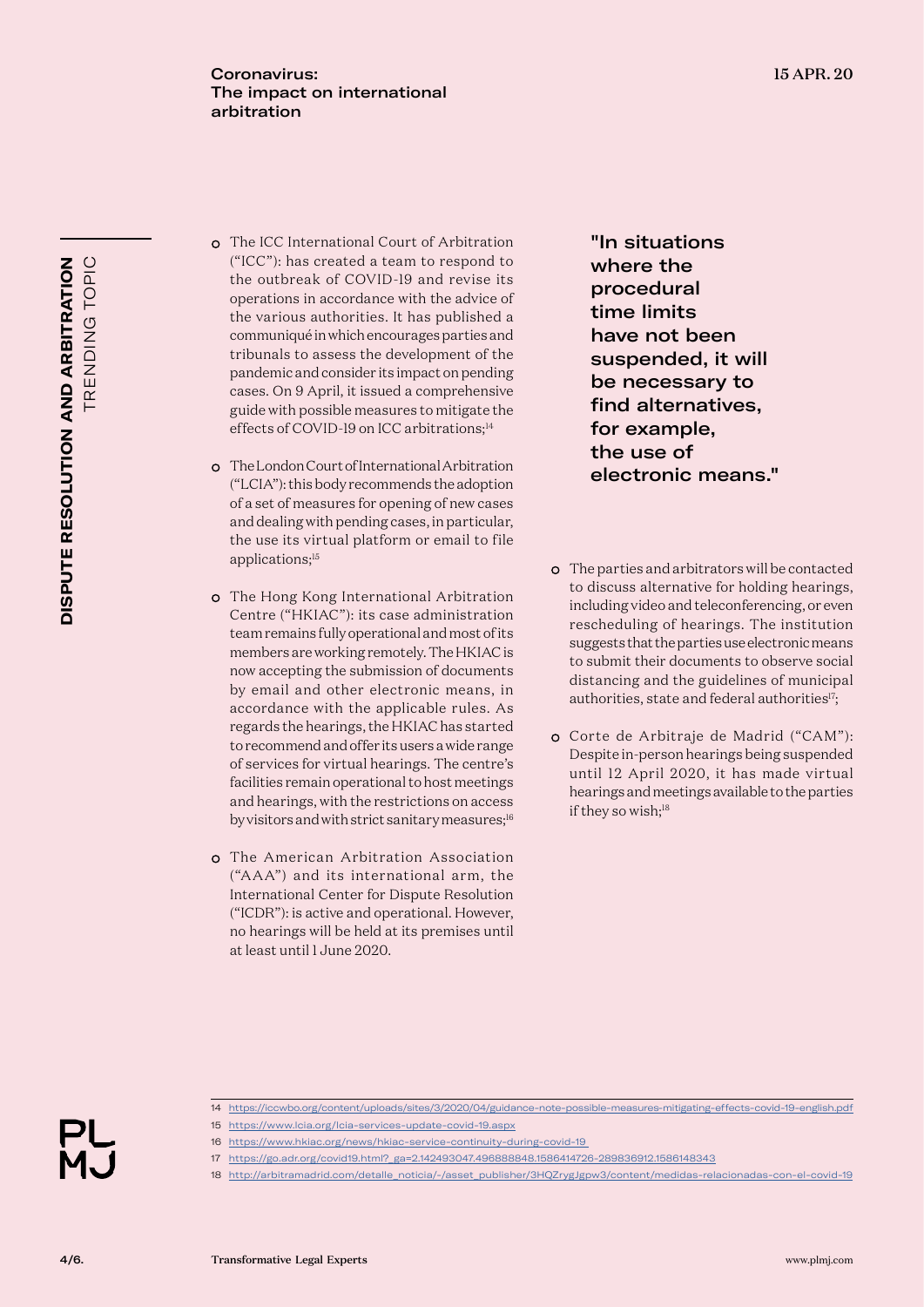- TRENDING TOPIC DISPUTE RESOLUTION AND ARBITRATION **TRENDING TOPIC DISPUTE RESOLUTION AND ARBITRATION**
- Center for Arbitration and Mediation of the Chamber of Commerce Brazil-Canada ("CAM/CCBC"): Email has to be used for all purposes and at any point in the case, including for communications, notifications or summonses, The face-to-face protocol for physical petitions is suspended at the CAM-CCBC headquarters, both at the São Paulo and Rio de Janeiro offices. To replace the hearings and in-person meetings now suspended, the secretariat is making arrangements for remote hearings, via electronic platforms, and it will record all such hearings. The counting of procedural time limits will begin on the first working day after the secretariat sends the email;<sup>19</sup>
- o Câmara de Conciliação, Mediação e Arbitragem CIESP/FIESP ("FIESP"): the filing of any petition or document, and the sending by the arbitral tribunal of arbitral awards, decisions and procedural orders, must be sent to the secretariat electronically. Acts, communications and notifications sent by the Chamber will also preferably sent electronically. This does not apply to the notification of the beginning of new cases, the content of arbitral awards and decisions, witness summonses, and other acts for which physical communication is necessary. In these cases, physical copies will be also sent by post with acknowledgement of receipt. When it comes to hearings, at the request of the arbitral tribunal, the secretariat of the Chamber will arrange for meetings to be held and procedural acts to be dealt with remotely. The procedural time limits that have been suspended from 17 to 27 March will begin to run again and, to confirm them, the secretariat will acknowledge both the receipt of electronic messages, petitions and documents, and the sending electronic messages. In doing so, it will indicate the files received or sent.

The period will run from the first business day following the sending of the notification by the secretariat.<sup>20</sup>

o Câmara de Mediação e Arbitragem Empresarial – Brasil (CAMARB): the services of the secretariat continue to operate remotely and, exclusively electronically, it will receive the protocols and applications to begin new arbitration proceedings. When proceedings have already started, but the arbitral tribunal has not yet been constituted, they will be suspended if they cannot be conducted electronically by the secretariat. In the case of ongoing proceedings, the parties, arbitrators and mediators will have to decide on the possible suspension of the proceedings, hearings, meetings, changes to the calendar, or any other changes they see fit.<sup>21</sup>

> "Acts, communications and notifications sent by the Chamber will also preferably sent electronically."

In the case of investment arbitration cases under the auspices of the International Centre for Settlement of Investment Disputes ("ICSID"), the centre has stated that it is fully operational and working remotely, and that procedural acts must be submitted electronically. It also encourages the parties and the tribunals submit written arguments by electronic means only.<sup>22</sup>

<sup>19</sup> [https://ccbc.org.br/cam-ccbc-centro-arbitragem-mediacao/](https://ccbc.org.br/cam-ccbc-centro-arbitragem-mediacao/en/)

<sup>20</sup> [http://www.camaradearbitragemsp.com.br/pt/res/docs/2020\\_26\\_03\\_Resolucao2-Covid-19-Bicolunada.pdf](http://www.camaradearbitragemsp.com.br/pt/res/docs/2020_26_03_Resolucao2-Covid-19-Bicolunada.pdf) 21 <http://camarb.com.br/>

<sup>22</sup> [https://icsid.worldbank.org/en/Pages/News.aspx?CID=361.](https://icsid.worldbank.org/en/Pages/News.aspx?CID=361)